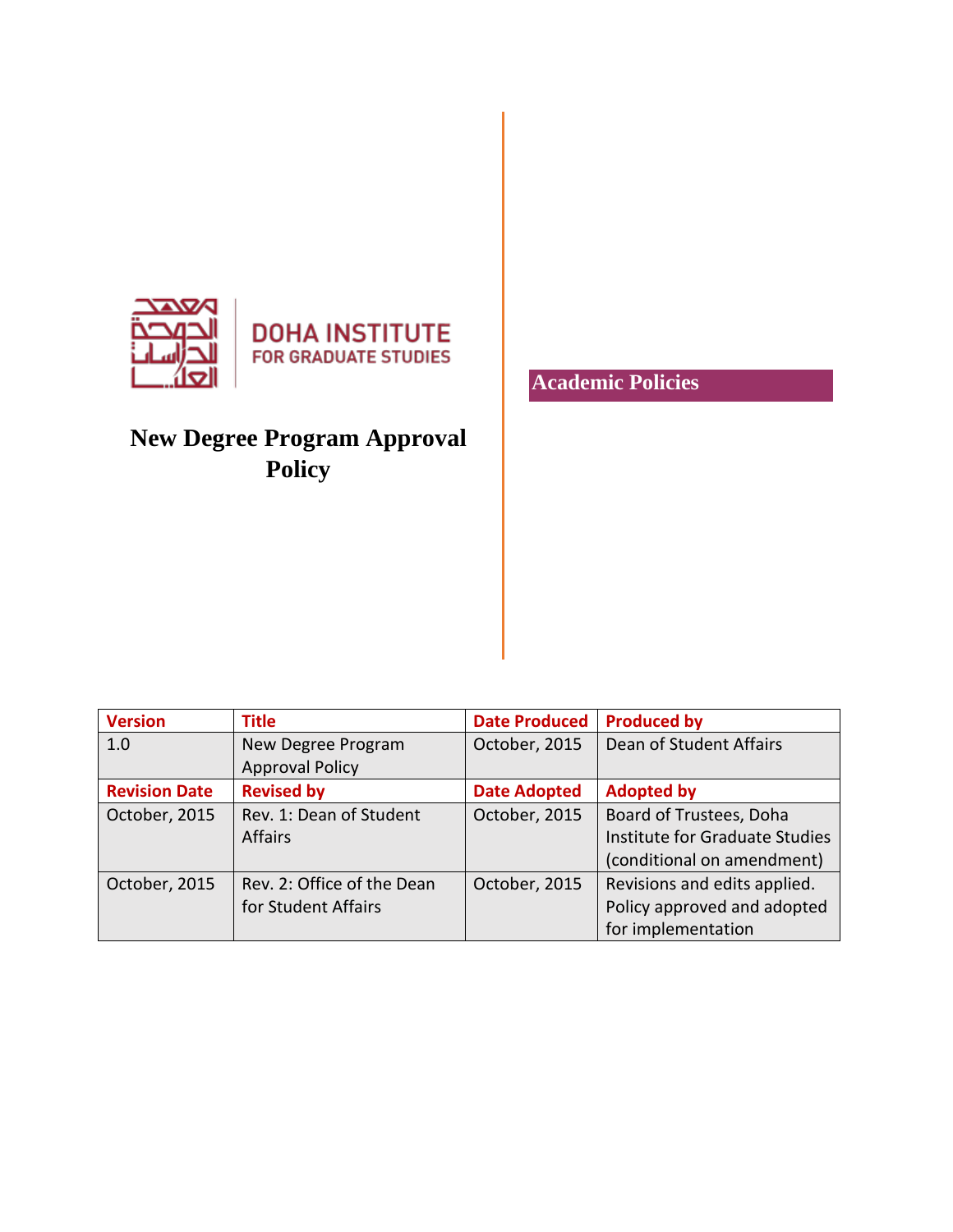# **Contents**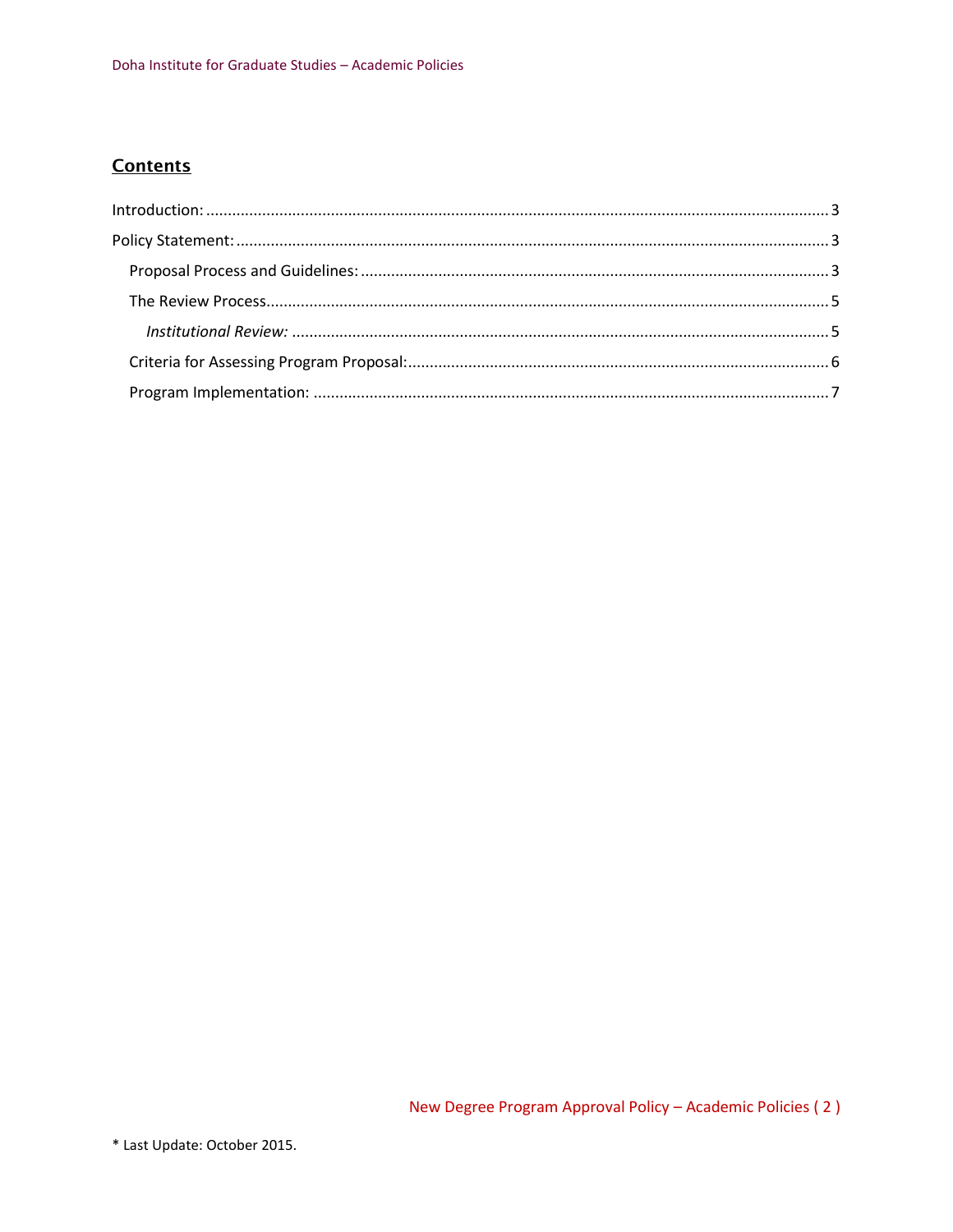### <span id="page-2-0"></span>Introduction:

The development of a new degree program in any academic institution is a significant initiative in the life of an institution and its academic direction. Therefore, the DI recognizes that the process of approving any new degree program must be deliberate and broadly consultative to ensure that the new program meets the needs of the students, the faculty, the academic program, and the overall mission and strategic goals of the DI. The aim of this policy is to set out the procedures, explained below, for approving a new degree program in the DI and the input required from the academic and administrative units at different levels. The procedures include the following:

- 1. The *proposal process* including guidelines for developing new degree program proposals
- 2. The *review process* including the criteria for assessing the proposal
- 3. *Program Implementation* in the event of program approval

DI defines a "new degree program" as a new degree program at the Master's level. The program must be brand new in the sense that it has substantially different program requirements and learning outcomes from those of any existing approved programs offered by the DI.

## <span id="page-2-1"></span>Policy Statement:

## <span id="page-2-2"></span>*Proposal Process and Guidelines:*

As a first step, the head of an already existing program and/or a group of faculty should typically notify the Dean of their School of the plan to develop a proposal for a new degree program. The Dean can also initiate the process of developing a new degree program. In either case, the same policy and procedures apply.

The proposal will need to contain the following information comprehensively:

- **An abstract**. Anticipated date of program implementation; projected number of students and life cycle of the program; instructional delivery methods and whether the new program will be offered in cooperation or partnership with other academic or nonacademic entities or institutions.
- **Background information**. A clear description on the nature and purpose of the new program in the context of the DI' mission, goals, and strategic plan.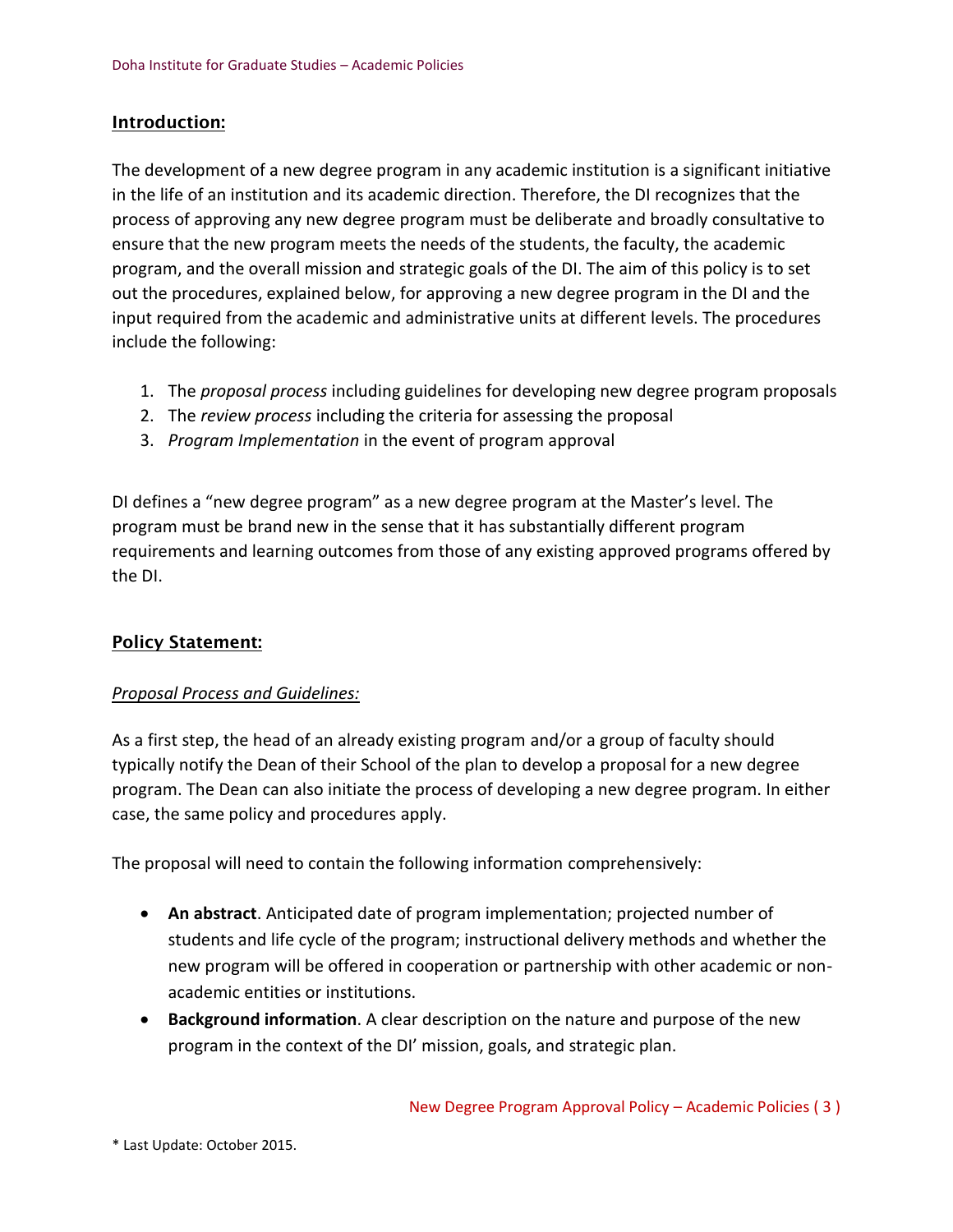- **Rationale for the degree.** Presentation of assessment of need for the proposed program (see the next two related bullet points), its prospects for growth, and the uniqueness of the program in terms of its characteristics to ensure that the proposed program is not duplicated elsewhere in Qatar. Demonstrate the support the proposed program has received from faculty members, if applicable.
- **Student demand**. Evidence of student interest and demand in the proposed program and the target market.
- **Workforce demand**. Evidence of workforce need/demand in Qatar in the light of the 2030 Vision and, more broadly, the Arab region for graduates in the field of the proposed program
- **Program details.** Description of the program's aim, specific objectives and learning outcomes with a proposed structure for the content of the program such as course offerings. An explanation of the differences in admissions, curriculum or graduation requirements, and the administrative oversight needed to ensure a quality program is offered.
- **Student and program assessment.** Description of how students will be assessed as well as their progress, and how the program will be evaluated to ensure that it is meeting its objectives and learning outcomes.
- **Faculty.** Provision of a roster of existing faculty and new ones to be hired (if needed) who will be teaching the new program with a description of their academic qualifications, teaching, research capabilities and other relevant experiences, in addition to the courses each faculty member will be teaching. Include also the number of fulltime and visiting faculty members needed.
- **Library and learning resources.** Description of the library and information resources specific to the proposed program– that are in place or needed.
- **Physical resources.** Description of the physical facilities and equipment needed for the new program and the impact the program will have on other services such as student support services.
- **Financial support.** Provision of a business plan that includes a description of the budget needed for the first three years with a breakdown of the expenses and anticipated revenues and expenditures.
- **Cooperation with other entities.** Description in the event that the new program would require collaboration or partnership with other academic or non-academic entities or institutions, and explanation of the type of collaboration or partnership.
- **Accreditation requirements.** Description of the proposed program would require specific new accreditation requirements.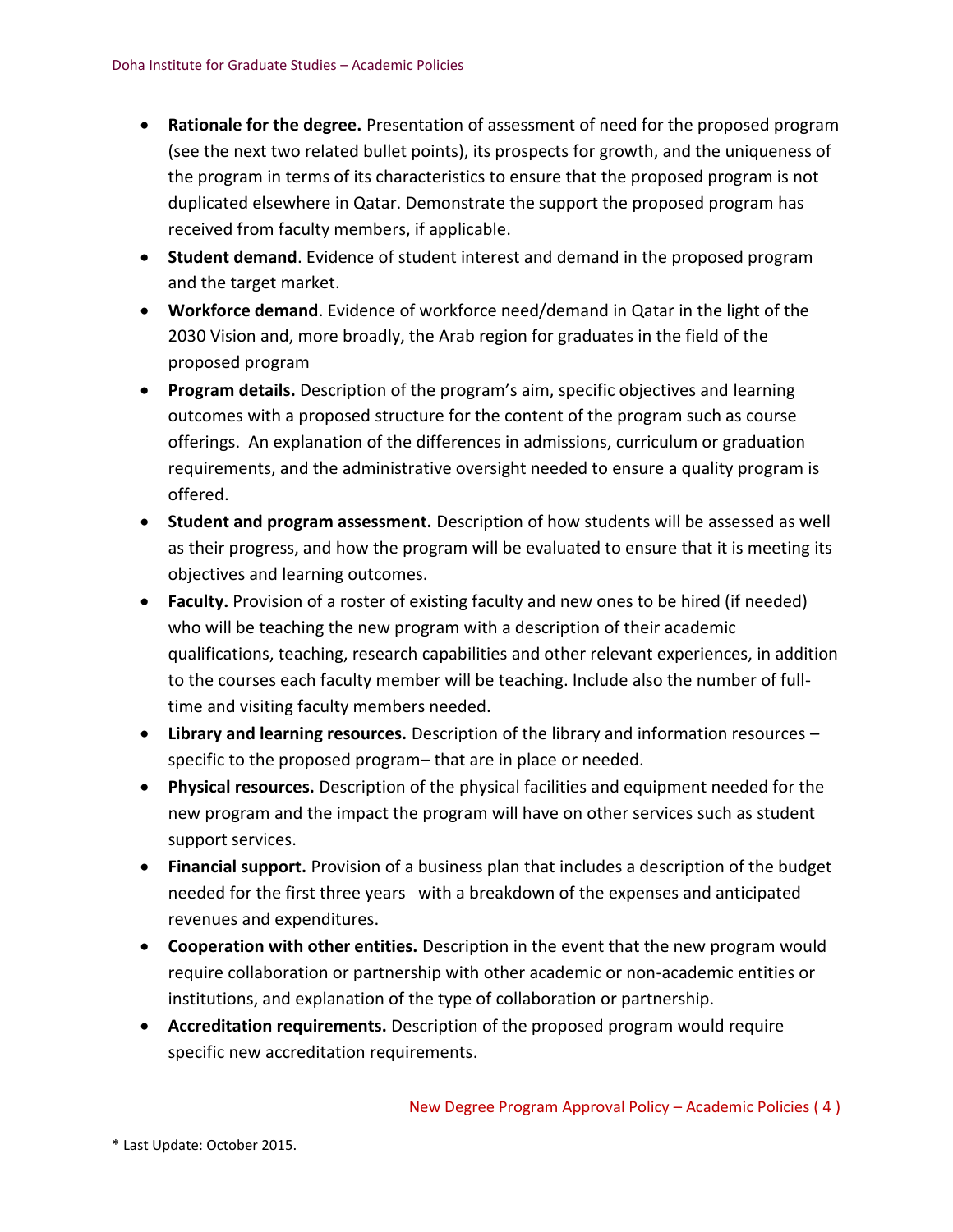• **Appendices/other relevant information**. Include, if applicable, items such as letters of support from faculty members, course descriptions or any other documentation to support the content of the proposal.

#### <span id="page-4-0"></span>*The Review Process*

#### <span id="page-4-1"></span>*Institutional Review:*

Once the proposal for the new degree program has been developed, approval from the constituencies below is needed. Moreover, where relevant, a statement of endorsement of the new program will be sought from academic support and administrative units indicating that the program's requirements can be fulfilled.

- **Review by the Dean of the School.** The proposal needs to be reviewed by the Dean of the School before it is sent to the Academic Affairs committee.
- **Review by the School's Academic Affairs Committee**. The proposal is sent through the dean's office to the Academic Affairs Committee for their review and approval. The Committee may ask for the proposal to be amended if needed. The Committee must refer to the preset criteria (see next section) to adequately assess the new program proposal and make a careful decision. If the proposal is approved, the Committee will send back to the dean's office the proposal with their review and recommended amendments, if applicable, within a month of receiving the proposal.
- **Review by the School's Dean.** In his/her review, the Dean may amend the proposal if needed before it is further considered but he/she must resort to the preset criteria (see next section) to adequately assess the new program proposal. If the Dean approves the proposal, he/she will need to draft an endorsement letter supporting the establishment of the new degree program including his/her review comments. The dean's office must then submit the proposal, the dean's endorsement letter and review, within a month of receiving the proposal, to the Provost.
- **Review by the Provost.** The Provost will review the proposal, the dean's letter and review, determine that all information has been included, and, in turn, provide his/her own review comments within 15 days of him/her receiving the proposal. He/she may suggest possible changes to be made on the proposal before it is further considered.
- **Review by the DI Council.** As the highest executive body in the DI, the DI Council will review and decide on the proposal, taking the Provost's recommendation into consideration, within 30 days of receiving the proposal.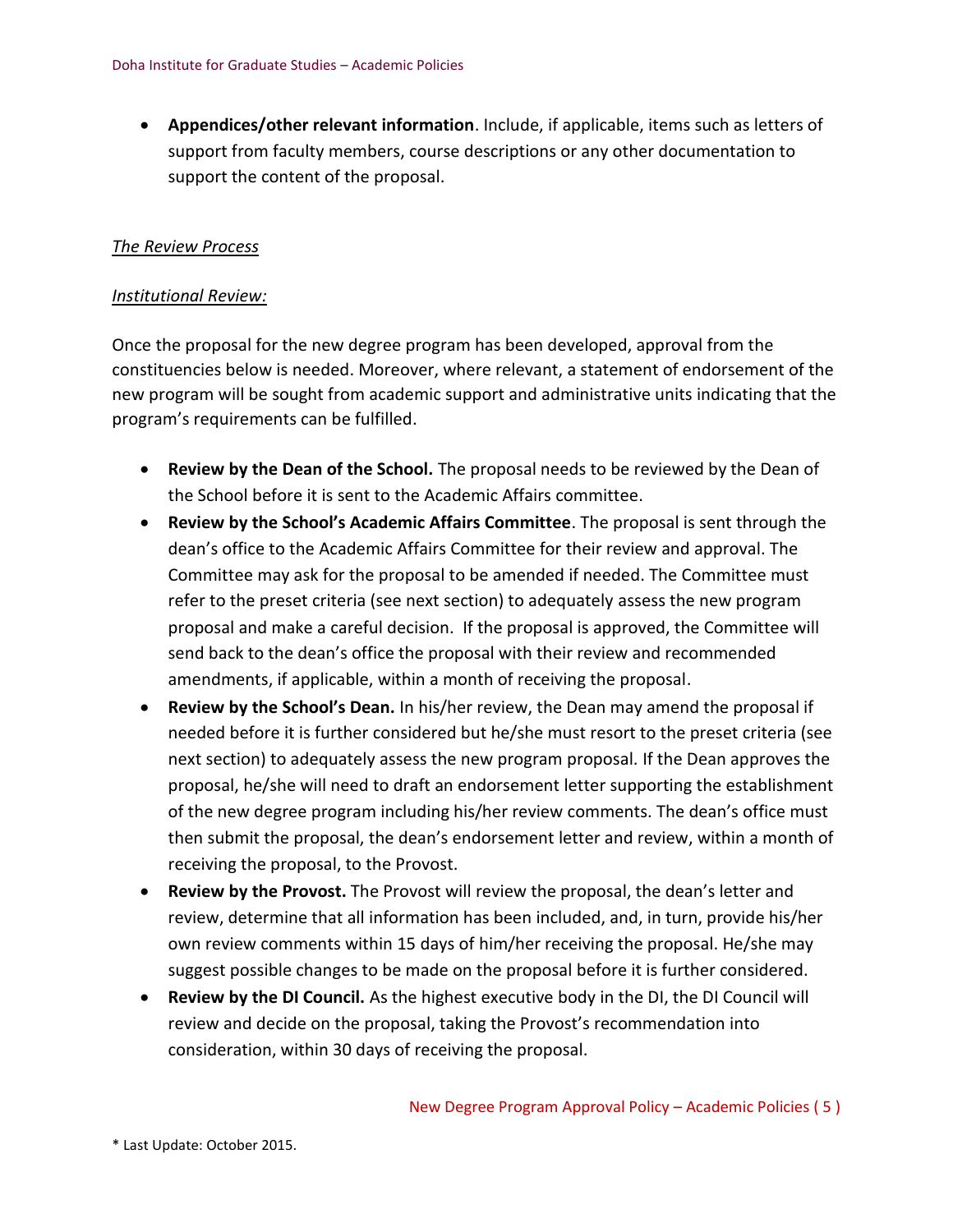- **Review by the Board of Trustees (BoT).** As the highest entity overseeing the DI, the Bot will ratify, if it sees fit, the DI Council's decision in its next annual meeting**.**
- **Review by the Supreme Education Council (SEC) of the State of Qatar.** The BoT's decision, with supporting information, will be submitted to the SEC for their final approval. The SEC's decision will be communicated to the BoT and the Provost who, in turn, will notify the School's dean.

## <span id="page-5-0"></span>*Criteria for Assessing Program Proposal:*

Each of the above constituencies will examine the proposal according to a set of criteria to ensure consistency in the review process and that all main elements have been considered before a decision is made. The set criteria, outlined below, are not exhaustive but are meant as guidance.

- The proposed program's name and degree description accurately reflect the program's content and structure.
- The new program is consistent with the DI's mission, strategic goals, academic plans and also matches the goals and the teaching and research strengths of the academic program(s) concerned, if applicable.
- The new program has specific educational goals and learning outcomes that differentiate it from other existing programs within DI and Qatar. Innovative characteristics of the program must be highlighted.
- The admission and graduation requirements are appropriate for the new program's learning outcomes.
- The new program's structure and curriculum are appropriate for the program's learning outcomes.
- The teaching methods are suitable for the program's learning outcomes.
- The methods for student assessment and evaluating student progress and the overall program match the goals of the program.
- The human, library, physical and financial resources available or to be invested adequately support the program.
- The quality and expertise of the teaching staff in the field of the proposed program are demonstrated and there is a sufficient number of full-time faculty.
- The program meets Qatar's and the region's student interests and workforce and societal needs.
- Accreditation needs, if any, are highlighted and explained.